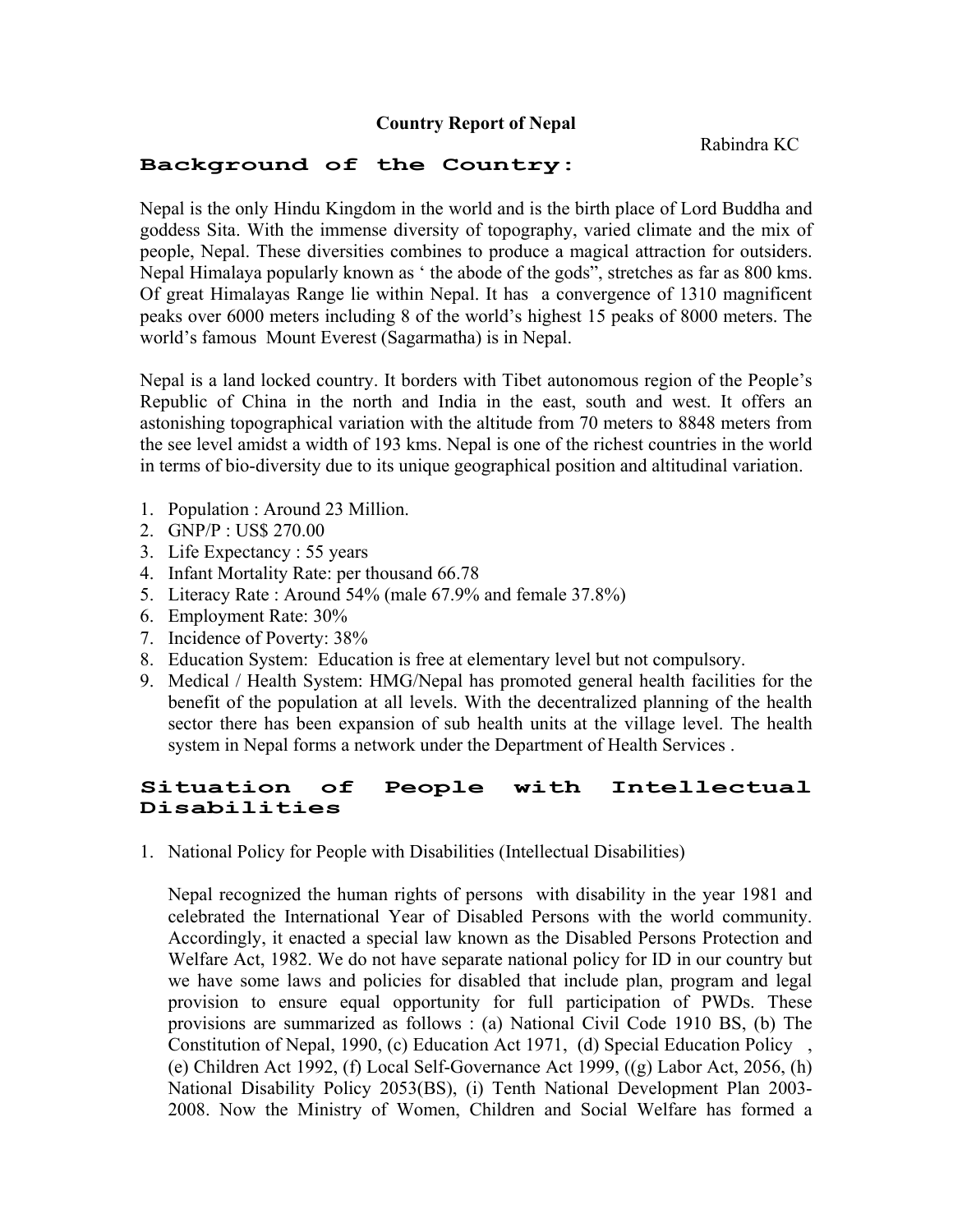Disabled Services National Coordination Committee under the Chairmanship of Minister to regulize on the services and implemented the and to make national policy for the disabled including the people with ID. .

2. No. of Children and People with Intellectual Disabilities

An estimated 10% of the population in Nepal have some form of disability of which mental retardation is one prominent disability. It is estimated by a sample survey conducted by AWMR in the year 1989 that about 720,000 persons, ie, 4.06% of the total country's population are mentally retarded nearly 40% of them being under the age of 14. National Census 2001 included the survey of disability including intellectual disability for the first time in Nepal. We have not yet received the accurate final report of this survey.

3. Law Concerned with People with Disabilities (Intellectual Disabilities)

AWMR, its district branches, school management committees are responsible for the community based rehabilitation programmees at the grass root level. AWMR is the only National level NGO that is established to provide integrated individualized and properly adapted special education and comprehensive services to the people with ID and their families. At present acceptance and inclusion of IDs in the society is our main concern but it is not only AWMR's responsibility. Thus, we are trying to cooperate with government and other related NGOs and officials on this part and we are striving hard for the implementation of the inclusive education program to be implemented by HMG/Nepal very soon. By law, special education, has been defined as a regular education for children with special needs.

4. Government Agencies / Department Concerned with Disabilities ( Intellectual Disabilities)

HMG/N, Ministry of Women, Children and Social Welfare, Ministry of Education and Sports, Ministry of Health, Ministry of Finance, National Planning Commission, Department of Education, Special Education Council and Social Welfare Council are mainly concerned governmental agencies with ID in our country.

5. Activities of Non Governmental Organization for People with Intellectual Disabilities

Association for the Welfare of Mentally Retarded (AWMR) is a voluntary national organization established during the observance of the International Year of Disabled persons in 1981 to provide comprehensive services directed towards the welfare of the people with mental retardation and their families. It is Nepal's national umbrella organization with 32 centers in 23 districts (Central, Eastern, Western and Mid-Western Regions having district committees to supervise the various activities and serving directly or indirectly about 5,000 people with mental retardation throughout the country. It provides and promotes early identifications and intervention of children with mental retardation through day care centers, training of special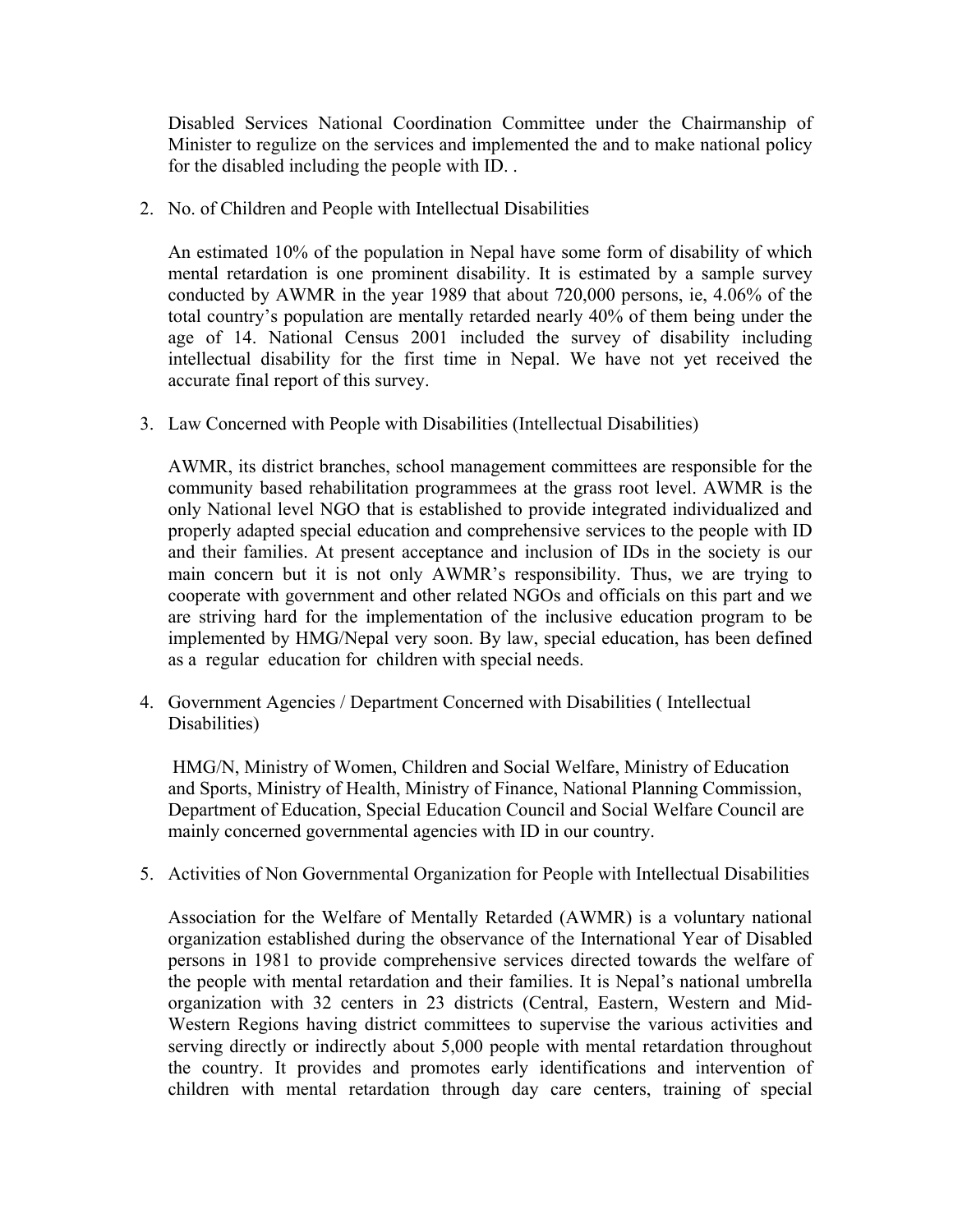education teachers, parents, social workers etc. Class room instruction, vocational education sheltered workshops, home based rehabilitation programs, parents counseling, home visit program, integrated training program (inclusive Education) for the teachers of Primary, Lower Secondary and Secondary Schools, community education together with general awareness program are the associations other services. The association also acts as an advocacy organization for these children and parents. Apart from this, the teachers of AWMR school are given training in Physiotherapy, Speech and communication therapy, rehabilitation methodology and early intervention. The teachers are also given training in Special Olympics activities. Presently a survey of the disabled including mentally retarded is going to be conducted under the patronage of National Planning Commission of His Majesty's Government of Nepal and UNICEF on the basis of recommendation by the technical committee in which AWMR is also represented.

AWMR maintains internal liaison with Government Ministries & Departments and with the International Agencies through the Social Welfare Council and Ministry of Women, Children and Social Welfare. AWMR is a full member of AFMR and Inclusion International. It is also represented in the National CBR Network in its Executive Board. AWMR works as an advocacy organization and assists the government in the formulation of national policy, action plans and legislation to ensure the rights of the disabled persons.

6. Activity of Parents' Organization :

In the initiation of AWMR some active and dedicated parents were organized in to Nepal Parents' Organization for Children with Mental Retardation in 1990. The parents' organization is working as a pressure group and they are also conducting parents awareness program in different region. This organization is also organizing sports activities, cultural programs and parents to parents contact program.

In 1991 some active mothers also formed a Mothers' Group to fight for the right of their children with ID . This parental involvement in the rehabilitative works for the children is bound to ensure success in the fight against social evils that plague the life and living of their children.

7. Activity of Self-Advocates (People with Intellectual Disabilities)

In the first time in the History of ID, a group of five youth with ID as the ex student of the Association for the Welfare of Mentally Retarded (AWMR), Manab Vidhya Griha-Special School for ID, Thimi have formed a self-advocacy organization under the name of " Madhyapur Sustha Manasthiti Shangh " with under the Chairmanship of Mr. Jagat Krishna Prajapti an ID himself, as its president. This organization has been registered with the concerned government agency. The organization has recently organized Inter School Drawing Competition for ID, conducted tree plantation programs and awareness and training programs. The advocates such programs are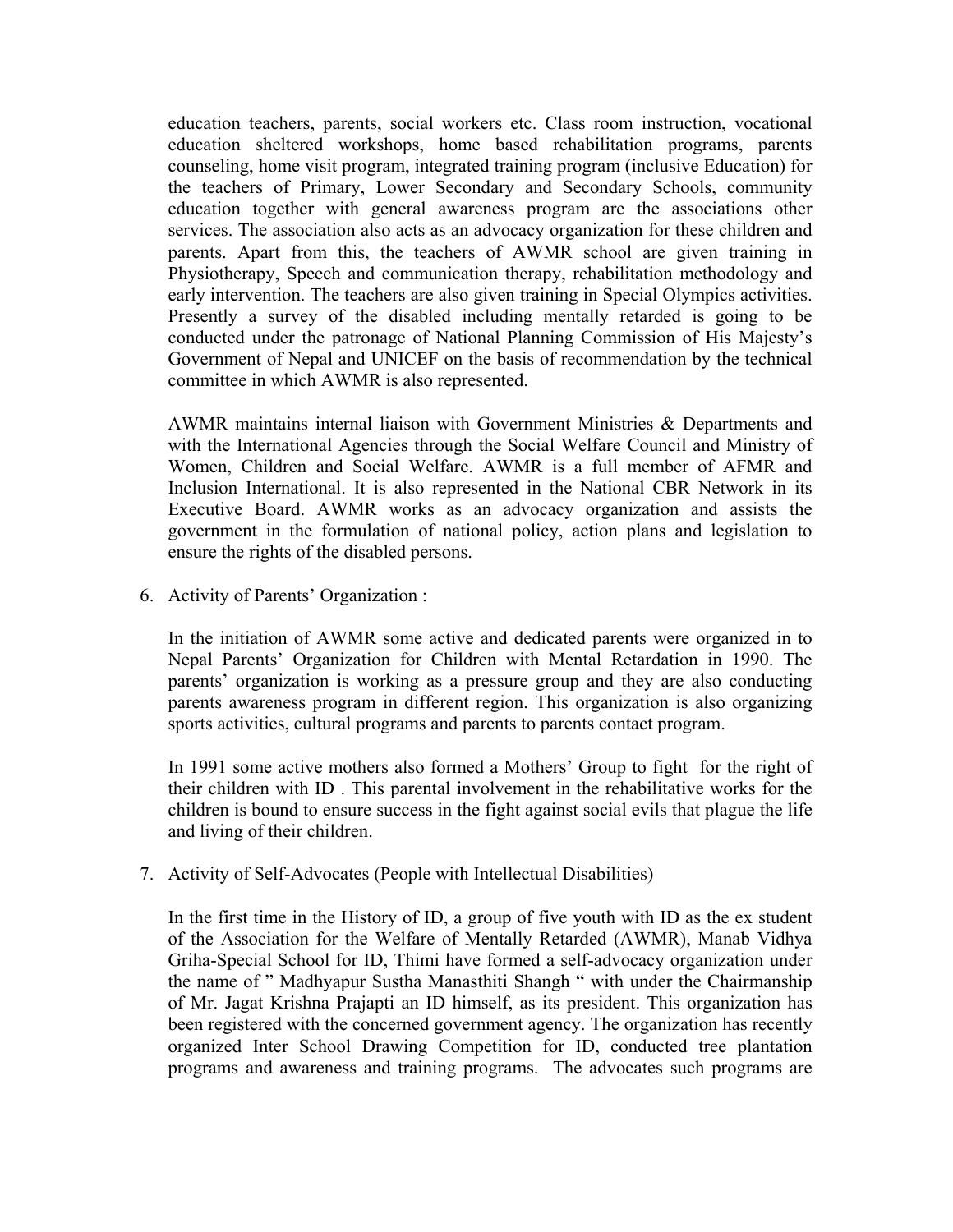found to be highly vocal with regards to their rights to education, cultural activities, economic. Independence, equality in treatment etc..

- 8. Services available for People with Intellectual Disabilities (Early Identification)
	- 1) Medical Service : HMG/Nepal has promoted general health facilities for the benefit of the population at all levels. With the decentralized planning of the health sector there has been expansion of health sub-units at the village level. The health system in Nepal forms a network under the Department of Health Services. Every Wednesday, we are providing Doctor,s service in the room of Doctors Day in our Resource and Family Counselling center level , that doctor checks up the children and give suggestion to their parents. Similarly, vocational skill development program, parents education and counseling are the other services available for people with ID.
	- 2) Educational Service: HMG/Nepal, Ministry of Education, Special Education Council has established assessment centers in 35 districts. The Govt. has also emphasized to involve national level NGOs to provide education services for ID. and AWMR has 32 centers in 23 districts to do the same.
	- 3) Family Support: For the support of the Family AWMR has established parents cells, conducted special mother and parents training, parents empowerment programs etc.
	- 4) Job availability : A mild ID upon completion of his/her required skills and disciplinary training in pre-vocational and vocational activities, is encouraged to set up appropriate job available in his/her community or around her/his community setting for his/her economy independence. If necessary, AWMR provides small loan (revolving fund scheme) of Rs.2000/- to parents of adults with ID through its local branches to support home based vocational income generating activities such as chicken raising, rabbit raising, goat keeping and other agro-based activities.
	- 5) Others : Every year AWMR is organizing Intellectual Disability Day on September 18<sup>th</sup> throughout the country with funfair, rallies, fund raising, games, cultural and other activities along with the distributing of pamphlets, posters, calendars, pocket diary for community awareness. We also use the media, publish article in the news paper, conduct interviews, and organize radio and tele-film programs etc.
- 9. Community Based Programs for People with Intellectual Disabilities

AWMR as an advocacy organization has been giving much emphasis on CBR program for raising the status of people with intellectually disability. In addition to this, the organization is delivering family counseling services conducting home visit programs, providing vocational skills development programs, organizing community